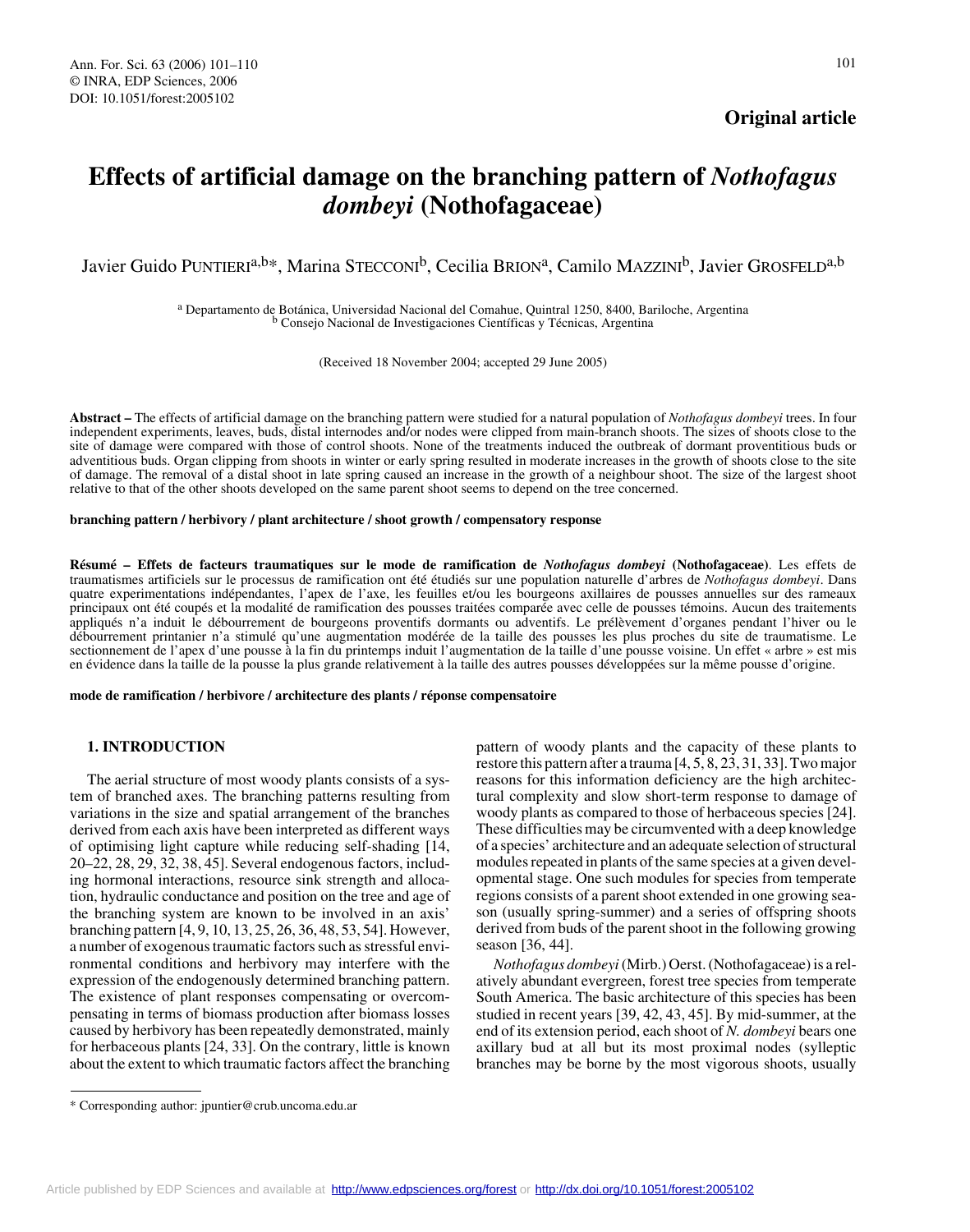those of the trunk). A terminal bud may also develop but spontaneous apex deaths are very frequent [39]. Each bud of a shoot generates an offspring shoot in the spring following that in which the parent shoot extended; the size of the offspring shoots derived from a common parent shoot usually decreases as the parent shoot's proximal end is approached, as in many other tree species [6, 9, 39, 41, 42, 45]. Insects belonging to the families Geometridae, Agromicidae, Cerambycidae, Chrysomelidae and Curculionidae may damage buds, leaves and shoots of *Nothofagus* species [30, 34, 47]. Other exogenous factors such as drought or frost may allegedly traumatise the distal end of shoots [39]. To our knowledge, the extent to which traumas acting on different organs and at different times of the year affect the branching pattern of *Nothofagus* trees has not been investigated. In the present study we report the results of four experiments in which artificial damage was applied to main-branch shoots of *N. dombeyi*, simulating naturally occurring damage.

The main objective of the present study was to assess the effects of traumatic factors on the branching pattern of *N. dombeyi* through artificial interventions on shoots. The secondary objectives were the evaluations of differences in the branching pattern of shoots subject to bud, leaf and shoot-apex damage, and differences in the branching pattern of shoots after damage occurring at different stages of the yearly growth cycle.

## **2. MATERIALS AND METHODS**

#### **2.1. Sampling site and trees**

The sampling site lies within the Nahuel Huapi National Park, Argentina, 25 km south of San Carlos de Bariloche city (41° 10' S, 71° 10' W, 850 m altitude). The mean annual precipitation is about 1 000 mm and the mean temperatures for the warmest and the coolest months are, respectively, 14.0  $\degree$ C and 2.4  $\degree$ C [12]. The soil in this area derived from volcanic ash [49]. A natural population of over 500 young *N. dombeyi* trees (18–25 years old, 5–9 m high), developed along 2 km of roadside after road construction, was selected for this study. At the time of this study, the trees were at the developmental stage characterised by a well-defined and vigorously growing vertical trunk and horizontal or slanted main branches derived from the trunk [39]. The experiments were performed on sets of randomly chosen, healthylooking trees of the population. Each tree selected for one experiment was tagged so as to avoid including it in subsequent experiments. In all experiments, horizontal main branches derived at 1.5 to 2.5 m high from the trunk were labelled. Fully extended parent shoots located at the distal end of the labelled main branches were chosen as sample units in all experiments. For each tree, all parent shoots selected had derived from different shoots. At the beginning of each experiment, each main-branch parent shoot selected consisted of a stem with 10– 28 nodes, and one leaf at each node. The large majority of these shoots were devoid of terminal bud, which does not alter the branching pattern of the axis; in this species, the development of a relay shoot from the most distal axillary bud of the parent shoot usually gives rise to a pseudo-monopodial branching system [6, 39]. Depending on the experiment, each node of a parent shoot was bearing, at the beginning of the experiment, either an axillary bud or a growing offspring shoot (Fig. 1).

## **2.2. Experimental design**

## *2.2.1. Experiments 1, 2 and 3*

In each of these experiments a complete-block design [50] was applied, considering each tree as a block and leaving unaltered one of the labelled parent shoots of each tree (control  $=$  t.0; Fig. 1). These experiments differed in the time of the year in which manipulations were applied to shoots (Fig. 2).

In experiment 1, six parent shoots extended in the 1999–2000 growing season were labelled on each of thirty trees (Figs. 1 and 2) and the following treatments applied in August 2000 (mid-winter), before the beginning of the 2000–2001 growing season: (t.1) clipping (with surgical scissors) of the distal portion of the shoot from the fourth internode counted from the parent shoot's distal end; (t.2) clipping of the four most distal buds of the parent shoot; (t.3) clipping of the four most distal leaves (at the petiole base) of the parent shoot; (t.4) clipping of the two largest shoots extended at the same time and from the same shoot as the labelled parent shoot (brother shoots); (t.5) stem girdling, with a surgery blade, at the fourth internode counted from the parent shoot's distal end (girdling was repeatedly tested on other trees and longitudinal stem sections were observed under light microscope so as to make sure that the ring cut interrupted the phloem cylinder). All treated parent shoots and the control were harvested in March 2001, after the end of the 2000–2001 growing season (Fig. 2).

In experiment 2, two parent shoots of each of thirty-one trees were labelled in November 2001, by the time of spring bud-burst (Fig. 2). At that time, the four most distal nodes of one of the labelled parent shoots per tree were cut off (t.1, like that of experiment 1; Fig. 1). The second labelled parent shoot of each tree was left unaltered (t.0). In March 2002, after verifying that all offspring shoots had stopped their extension, all labelled parent shoots were harvested.

In experiment 3, five parent shoots were selected and labelled in each of thirty-five trees in December 2003 (late spring), when offspring shoots derived from axillary buds of the parent shoots were at the peak of their length growth. At that time, one of the following treatments was applied to the most distal offspring shoot of each labelled parent shoot (Fig. 1): (t.1) clipping of the apex, including all folded leaves; (t.2) clipping of the four most distal axillary buds and subtending leaves<sup>1</sup>; (t.3) clipping of the four most distal unfolded leaves; (t.4) clipping of the complete shoot. Labelled parent shoots were harvested in late March 2004, after the end of offspring shoot extension (Fig. 2).

For experiments 1, 2 and 3, the nodes of each parent shoot were numbered correlatively starting at the most distal node from which an offspring shoot had developed (Fig. 1). Nodes whose axillary buds had been removed experimentally (treatment 2 of experiments 1 and 3) were not accounted for in node numbering. Stem basal diameter (to the nearest 0.1 mm with callipers), length (to the nearest 1 mm with a ruler) and number of nodes were registered for parent shoots and offspring shoots. Those parent shoots for which at least one offspring shoot was damaged by a factor other than those experimentally applied, was excluded from the analyses.

## *2.2.2. Experiment 4*

In this experiment, the effects of bud and leaf removal on the extent of organ differentiation in nearby undamaged buds were assessed. The four most distal axillary buds and leaves of seven growing mainbranch shoots of a single tree were clipped in December 2003, without injuring the growing shoot apex (Fig. 2). In May 2004, after the end of shoot extension and organ differentiation, all treated and 11 untreated main-branch shoots of the same tree were harvested, and

<sup>&</sup>lt;sup>1</sup> At that stage of bud development, bud clipping without causing damage to its subtending leaf was virtually impossible.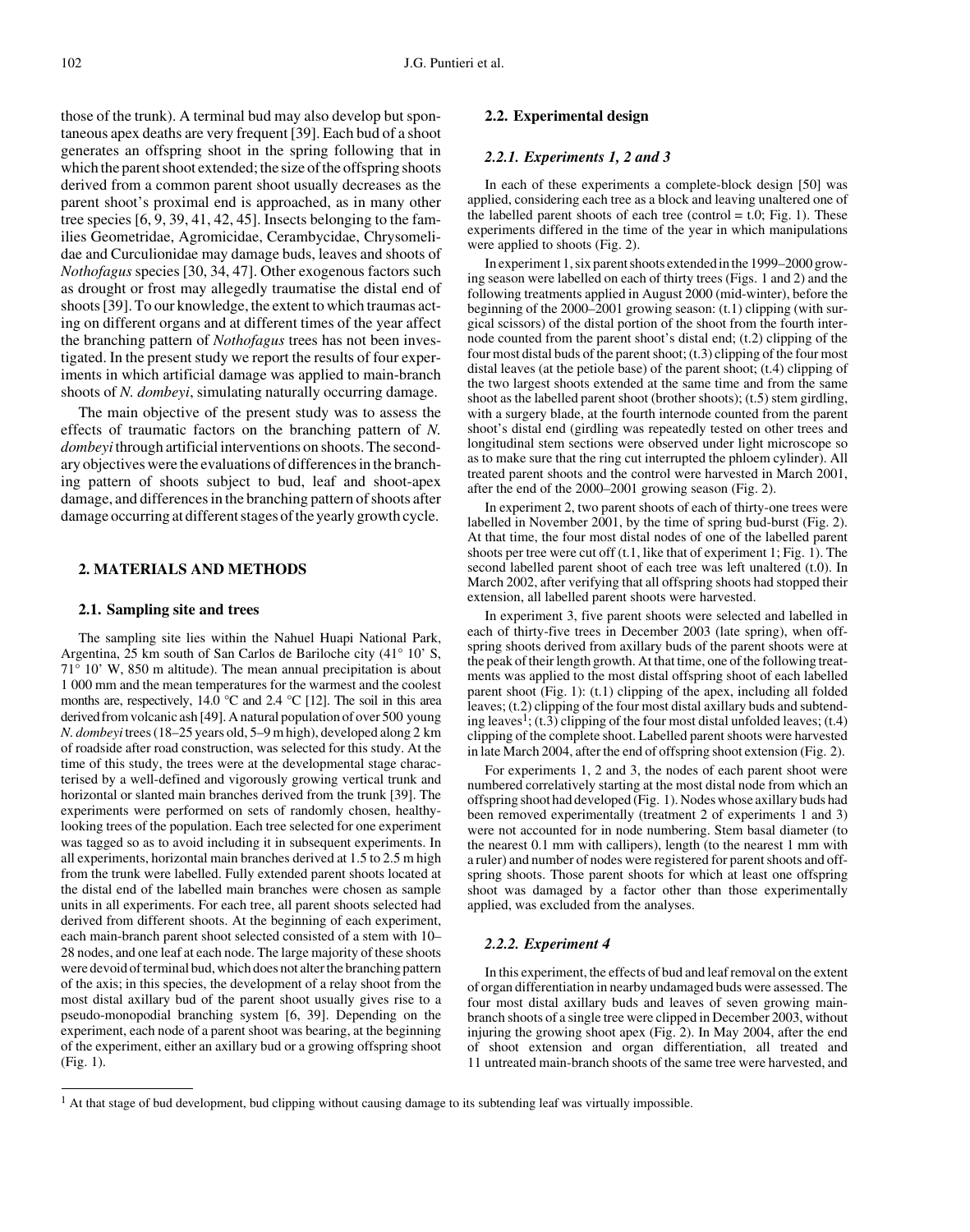

**Figure 1.** Diagrammatic representation of distal ends of *Nothofagus dombeyi* main branches and the treatments applied in experiments 1 (t.0 – t.5, upper row),  $2$  (t.0 and t.1, upper row) and 3 (t.1 – t.4, lower row). In all cases, the removed organs are white filled. Leaves were drawn only for parent shoots of upper drawings and one offspring shoot of each lower drawing. The distal-to-proximal node numbering used here is indicated for each diagram. *Upper drawings* (parent shoots and brother shoots are black filled): **t.0**: control, **t.1**: clipping of distal portion, **t.2**: clipping of distal buds, **t.3**: clipping of distal leaves, **t.4**: clipping of brother shoots, **t.5**: stem girdling (girdling position indicated with an arrow). *Lower drawings* (offspring shoots are black filled and parent shoots are grey filled): **t.1**: clipping of the apex, **t.2**: clipping of distal buds and leaves, **t.3**: clipping of distal leaves, **t.4**: clipping of distal offspring shoot. A white arrow indicates that the corresponding shoot was growing at the time the experiment was started.



**Figure 2.** Scheme showing the main-branch shoots of *N. dombeyi* at the beginning and the end of experiments 1, 2, 3 and 4 on a time scale: years 2000 to 2004; Su: summer, A: autumn, W: winter, Sp: spring; dashed arrows: growing season. White circle: axillary bud. Crossed circle: removed axillary bud. White arrow: growing shoot. Square-headed line: fully-extended shoot. Numbers in brackets indicate the number of trees selected for each experiment.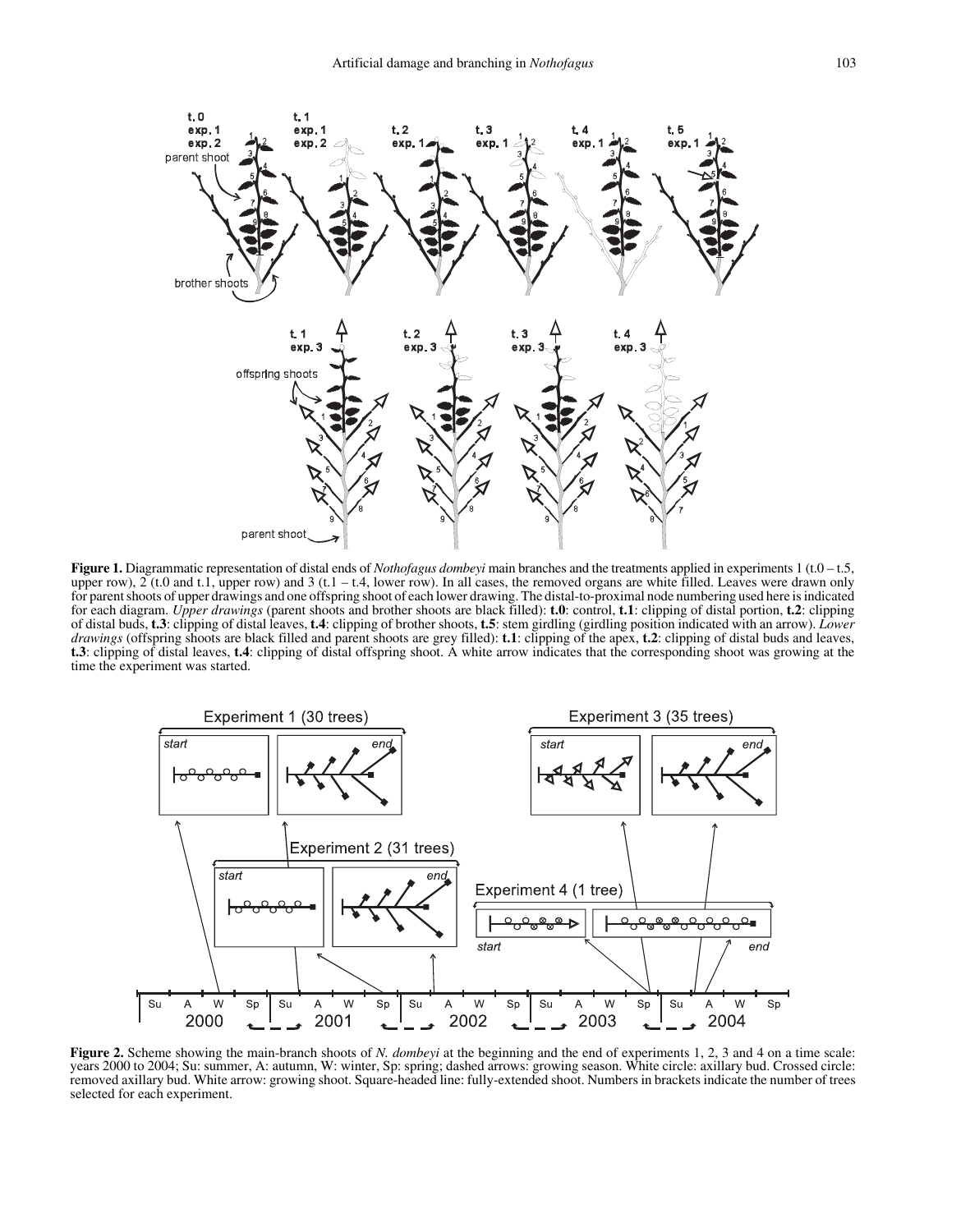|              | Diameter (mm)       | Length $(cm)$        | Nodes                |  |  |
|--------------|---------------------|----------------------|----------------------|--|--|
| Experiment 1 |                     |                      |                      |  |  |
| t.0          | $2.6 \pm 0.08$ (24) | $14.8 \pm 0.81$ (24) | $15.8 \pm 0.64$ (24) |  |  |
| t.1          | $2.6 \pm 0.11(23)$  | $14.5 \pm 0.89$ (23) | $15.4 \pm 0.66$ (23) |  |  |
| t.2          | $2.6 \pm 0.08$ (24) | $14.5 \pm 0.94$ (24) | $16.2 \pm 0.65$ (24) |  |  |
| t.3          | $2.8 \pm 0.10$ (25) | $14.7 \pm 0.92$ (25) | $15.8 \pm 0.63$ (25) |  |  |
| t.4          | $2.5 \pm 0.09$ (24) | $13.6 \pm 0.82$ (24) | $15.9 \pm 0.78$ (24) |  |  |
| t.5          | $2.6 \pm 0.09$ (23) | $14.9 \pm 0.79$ (23) | $15.9 \pm 0.60$ (23) |  |  |
| Experiment 2 |                     |                      |                      |  |  |
| t.0          | $3.0 \pm 0.07$ (30) | $16.0 \pm 0.79$ (30) | $16.9 \pm 0.76$ (30) |  |  |
| t.1          | $2.9 \pm 0.07(29)$  | $15.3 \pm 0.64$ (29) | $16.4 \pm 0.66$ (29) |  |  |
| Experiment 3 |                     |                      |                      |  |  |
| t.0          | $4.7 \pm 0.18$ (32) | $21.7 \pm 2.07$ (32) | $18.9 \pm 1.09$ (32) |  |  |
| t.1          | $4.1 \pm 0.20$ (31) | $19.0 \pm 2.01$ (31) | $17.1 \pm 0.92$ (31) |  |  |
| t.2          | $4.4 \pm 0.22$ (35) | $21.0 \pm 2.01$ (35) | $19.6 \pm 1.17(35)$  |  |  |
| t.3          | $4.4 \pm 0.25$ (34) | $20.2 \pm 2.50(35)$  | $18.3 \pm 1.12$ (34) |  |  |
| t.4          | $4.2 \pm 0.21$ (34) | $19.1 \pm 1.84$ (23) | $18.0 \pm 1.08$ (34) |  |  |

**Table I.** Diameter, length, number of nodes (mean  $\pm$  s.e., N in brackets) of parent shoots of each treatment of experiments 1, 2 and 3.

fixed in 96% ethanol for two weeks. The buds of these shoots were numbered in a distal-to-proximal sequence and dissected under stereomicroscope (Olympus SZH10, up to 70  $\times$ ), so as to determine the number of leaf primordia of each bud.

## **2.3. Data analyses**

For each treatment of experiments 1, 2 and 3, the mean diameter, length and number of nodes of offspring shoots in each position were computed**.** Whenever an offspring shoot had developed branches during its extension, its length and number of nodes were computed, respectively, as the sum of the lengths and the sum of the nodes of its main axis and its branches. For each parent shoot, the thickest offspring shoot was identified and the *maximum diameter ratio* (MDR) was computed as:

MDR = [diameter of the thickest offspring shoot] / [mean diameter for all other offspring shoots].

Following the same procedure, the *maximum length ratio* (MLR) was computed as:

MLR = [length of the longest offspring shoot] / [mean length for all other offspring shoots],

and the *maximum number of nodes ratio* (MNR) as:

MNR = [number of nodes of the offspring shoot with more nodes] / [mean number of nodes for all other offspring shoots].

The sums of diameters ( $\Sigma$  diameters), lengths ( $\Sigma$  lengths) and numbers of nodes ( $\Sigma$  nodes) of all offspring shoots were calculated for each parent shoot.

Analyses of variance (ANOVA) [50] were performed within experiments 1, 2 and 3 to assess the effect of treatments (fixed factor) and trees (random factor) on each of the following variables: (1) position on the parent shoot of the most proximal offspring shoot, (2) diameter of the thickest offspring shoot, (3) length of the longest offspring shoot, (4) number of leaves of the largest offspring shoot, (5) MDR, (6) MLR, (7) MNR, (8)  $\Sigma$  diameters (9)  $\Sigma$  lengths and (10)  $\Sigma$  nodes of offspring shoots. Data loge-transformation was applied for all variables so as to render distributions normal (graphic test) [50]. Bonferroni's correction was applied for significance levels to account for the number of comparisons performed. For experiment 3, treated offspring shoots of treatments 1, 2 and 3 and the most distal offspring shoots of treatment 4 and control parent shoots were compared with respect to: presence of axillary branches (Chi-square tests), diameter, length and number of nodes (ANOVA). The total number of leaf primordia of all buds of treated and control shoots of experiment 4 were compared with a Student's *t* test. All statistical analyses were performed with the Minitab 7.1 software [35].

Throughout the following text, the term "size" will be used collectively in reference to the diameter, length and number of nodes of shoots.

## **3. RESULTS**

#### **3.1. Parent shoots**

Within experiments 1, 2 and 3, parent shoots of all treatments had a similar size; those of experiment 3 were slightly larger than those of the other two experiments (Tab. I). Offspring shoots developed from all nodes except, on average, the six nodes closest to the parent shoot's proximal end and those nodes experimentally deprived of axillary bud. Treatments did not affect the position of the most basal offspring shoot on each parent shoot (Tab. II). For experiments 1 and 3, the position of the most basal offspring shoot depended on the tree concerned.

#### **3.2. Offspring shoots**

The size of offspring shoots tended to be highest for the most distal positions on the parent shoots of all treatments of experiments 1, 2 and 3 and to decrease gradually towards the proximal end of the parent shoot (Fig. 3). Variations in diameter among offspring shoots followed an approximately linear tendency for all experiments (Fig. 3). On the other hand, variations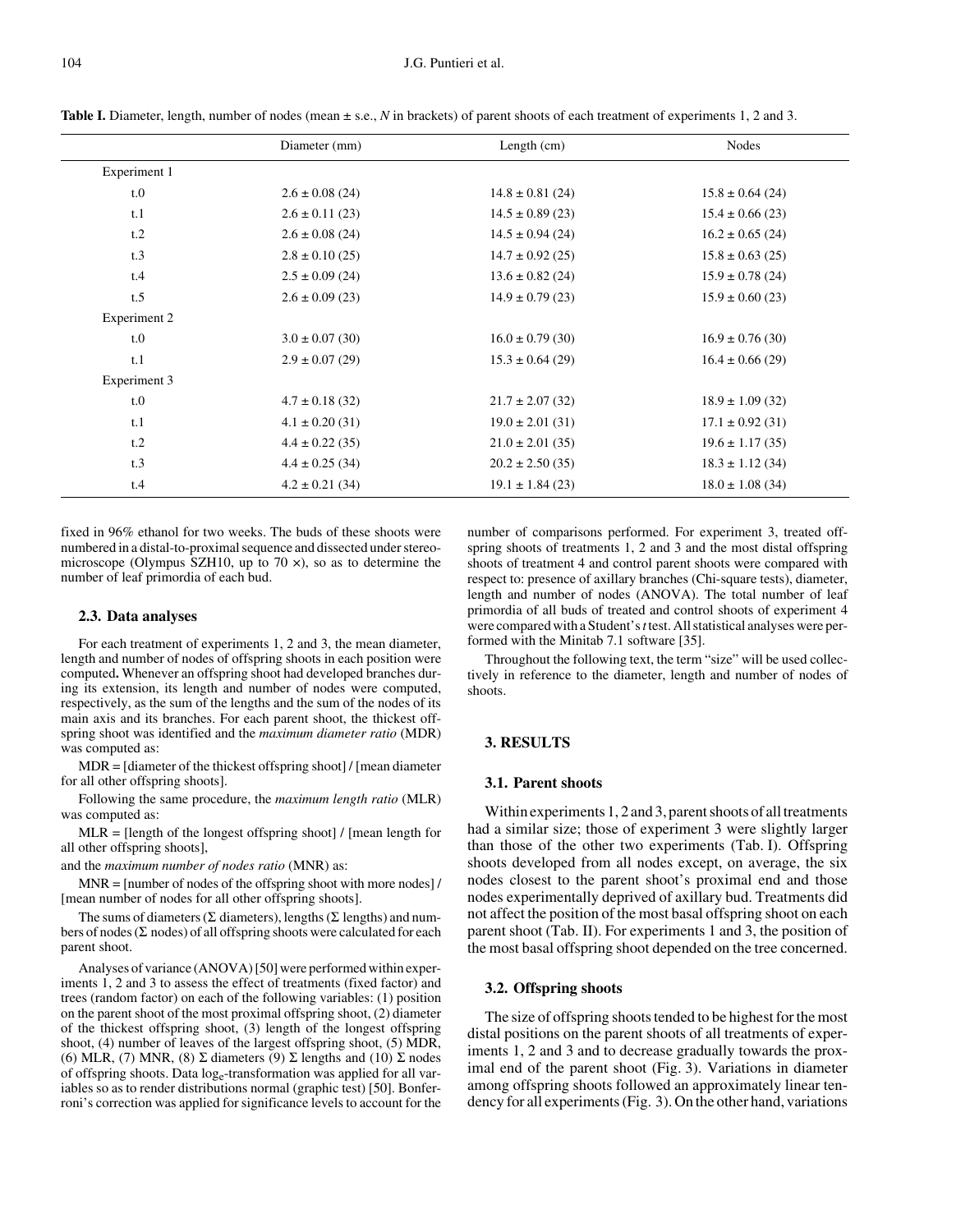

**Figure 3.** Mean ( $\pm$  s.e.) diameter, length and number of nodes of offspring shoots derived from parent shoots assigned to different treatments of experiments 1 (**A**), 2 (**B**) and 3 (**C**; see text for details), according to the position of the offspring shoot numbered from the parent shoot's distal end.

Table II. Results of two-way ANOVAs (Fisher's test, *F*) assessing the effects of treatments and trees on the position of the most proximal offspring shoot, the diameter, length and number of nodes of the largest (max.) offspring shoot, the MDR, MLR and MNR, and the sums of offspring-shoot diameters, lengths and numbers of nodes for experiments 1, 2 and 3 (see text for details). \*\*\*  $p < 0.001$ , \*\*  $p < 0.01$ , \*  $p < 0.05$ , ns:  $p > 0.05$ .

|                      | Experiment 1     |                  |                  | Experiment 2     |           |                  | Experiment 3     |                  |           |                  |                  |                  |  |
|----------------------|------------------|------------------|------------------|------------------|-----------|------------------|------------------|------------------|-----------|------------------|------------------|------------------|--|
|                      | Treatment        |                  | Tree             |                  | Treatment |                  | Tree             |                  | Treatment |                  |                  | Tree             |  |
|                      | $\boldsymbol{F}$ | $\boldsymbol{p}$ | $\boldsymbol{F}$ | $\boldsymbol{p}$ | F         | $\boldsymbol{p}$ | $\boldsymbol{F}$ | $\boldsymbol{p}$ | F         | $\boldsymbol{p}$ | $\boldsymbol{F}$ | $\boldsymbol{p}$ |  |
| Position             | 0.4              | ns               | 2.4              | $\ast\ast$       | 0.7       | ns               | 1.4              | ns               | 1.4       | ns               | 1.9              | $***$            |  |
| Max. diameter        | 0.8              | ns               | 2.2              | $\ast\ast$       | 25.4      | ***              | 1.4              | ns.              | 0.9       | ns               | 2.6              | ***              |  |
| Max. length          | 0.8              | ns               | 1.8              | $\ast$           | 34.2      | ***              | 1.0              | ns               | 1.6       | ns               | 3.9              | ***              |  |
| Max. number of nodes | 0.7              | ns               | 1.7              | $\ast$           | 52.1      | ***              | 3.5              | $**$             | 1.6       | ns               | 2.9              | ***              |  |
| <b>MDR</b>           | 0.4              | ns               | 3.1              | ***              | 11.0      | ***              | 1.7              | ns               | 1.3       | ns               | 2.3              | ***              |  |
| <b>MLR</b>           | 1.3              | ns               | 1.5              | ns               | 18.7      | ***              | 1.3              | ns               | 5.0       | $\ast\ast$       | 4.1              | ***              |  |
| <b>MNR</b>           | 0.2              | ns               | 1.5              | ns               | 30.9      | ***              | 2.2              | $\ast$           | 2.4       | $\ast$           | 3.0              | ***              |  |
| $\Sigma$ diameters   | 7.8              | ***              | 2.2              | $\ast\ast$       | 77.4      | ***              | 3.3              | $**$             | 1.3       | ns               | 7.1              | ***              |  |
| $\Sigma$ lengths     | 3.2              | $\ast\ast$       | 1.4              | ns               | 56.1      | ***              | 2.2              | *                | 0.7       | ns               | 7.9              | ***              |  |
| $\Sigma$ nodes       | 7.3              | ***              | 2.4              | $**$             | 85.7      | ***              | 4.1              | $***$            | 0.9       | ns               | 8.8              | ***              |  |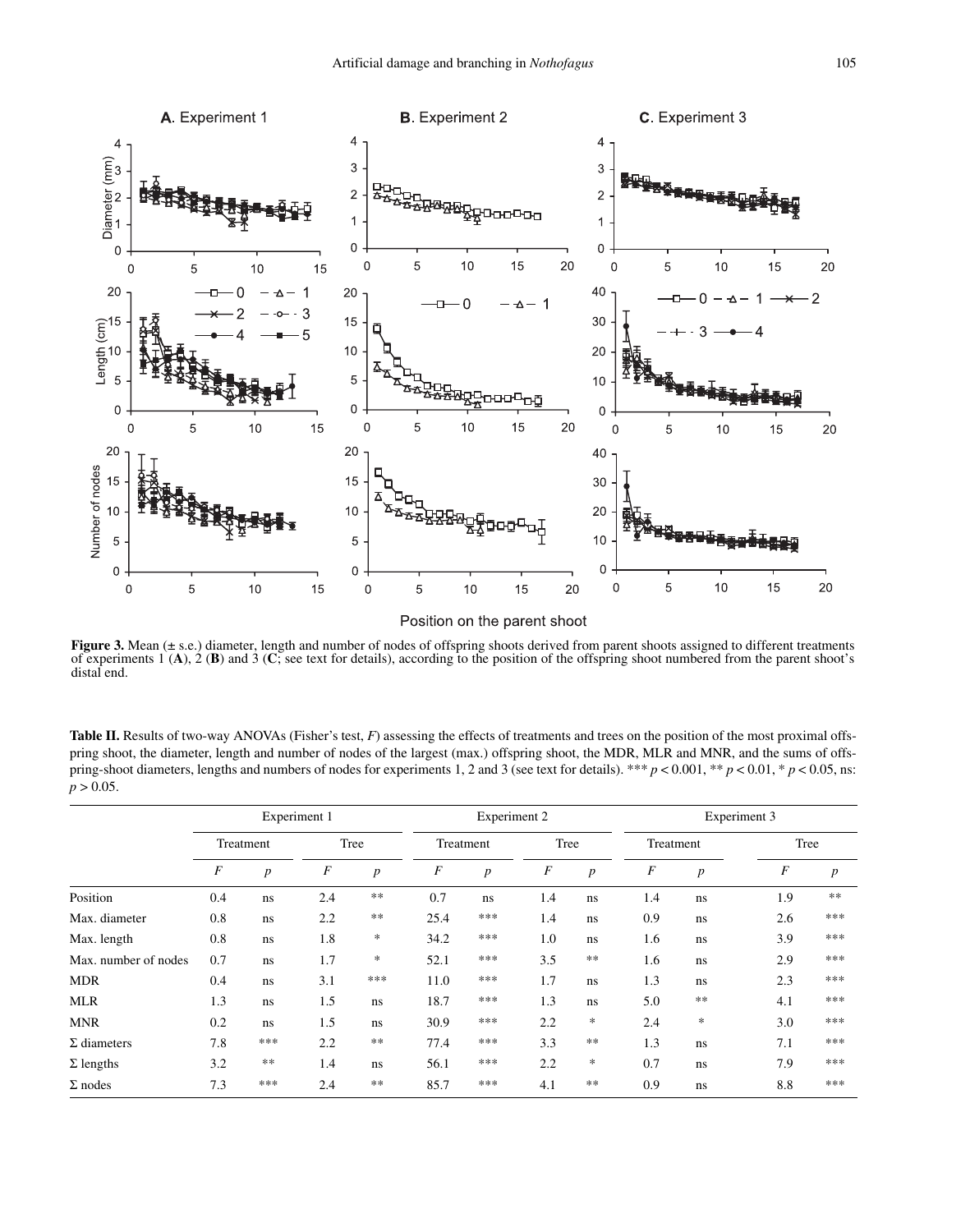

**Figure 4.** Mean (+ s.e.) diameter (**A**), length (**B**) and number of nodes (**C**) of the largest offspring shoot developed from parent shoots for experiments  $\overline{1}$  (black bars),  $\overline{2}$  (grey bars) and  $\overline{3}$  (white bars). Treatment  $0 =$  control. See text for descriptions of treatments.

in length and number of nodes of offspring shoots tended to diverge from linearity, and the extents of these divergences depended on the treatment and experiment concerned (Fig. 3). For experiment 1, the size of the largest offspring shoot per parent shoot and the MDR, MLR and MNR were not affected by the treatments (Tab. II; Figs. 4 and 5). In the case of experiment 2, the largest offspring shoots of t.1 were significantly smaller (in diameter, length and number of nodes), both in absolute and relative terms, than those of t.0 (Tab. II; Figs. 4 and 5). For experiment 3, although the cutting of the distal offspring shoot  $(t.4)$ tended to increase the mean size of the largest offspring shoot (Figs. 4 and 5), the difference between this and the other treatments reached a statistically significant level only for the MLR and the MNR (Tab. II; Figs. 4B, 4C, 5B and 5C).

The  $\Sigma$  diameters,  $\Sigma$  lengths and  $\Sigma$  nodes of offspring shoots per parent shoot were lower for t.1 and t.2 than for the other treatments of experiment 1 and lower for t.1 than for t.0 of experiment 2 (Fig. 6 and Tab. II). None of these sums was affected by the treatments of experiment 3. The  $\Sigma$  diameters and  $\Sigma$  nodes per parent shoot were related to the tree concerned in all three experiments. The  $\Sigma$  lengths was also related to the tree in experiments 2 and 3 but not in experiment 1 (Tab. II).



**Figure 5.** Mean  $(+ s.e.)$  diameter  $(A)$ , length  $(B)$  and number of nodes (**C**) of the largest offspring shoot relative to the mean diameter, length and number of nodes of the other offspring shoots (MDR, MLR and MNR, respectively) for experiments  $1$  (black bars), 2 (grey bars) and 3 (white bars). Treatment  $0 =$  control.

Between four and ten offspring shoots per treatment of experiment 3 developed at least one axillary branch, but the proportion of branched offspring shoots proved not to be different between treatments ( $\chi^2$  = 3.1,  $p > 0.1$ ). The diameter and number of nodes of treated offspring shoots of t.1, t.2 and t.3 of experiment 3 were similar to those of the most distal offspring shoot of t.0 and t.4 ( $F = 1.4$  and  $F = 2.1$ , respectively,  $p > 0.05$ ). For this experiment, distal offspring shoots corresponding to t.4 were, on average, longer than treated offspring shoots of t.1, t.2 and t.3 and the distal offspring shoots of t.0  $(F = 2.4, p < 0.05).$ 

#### **3.3. Bud composition**

Treated shoots of experiment 4 did not develop axillary organs in the nodes from which buds were removed. Those buds developed in distal positions after the removal of distal buds and leaves included, on average, more leaf primordia than buds in similar positions of untreated shoots, whereas buds located proximally relative to the nodes whose buds had been removed had less primordia than proximal buds of control shoots (Fig. 7). The sum of leaf primordia of all buds of treated shoots was similar to that of control shoots ( $t = 0.7$ ,  $p = 0.52$ ).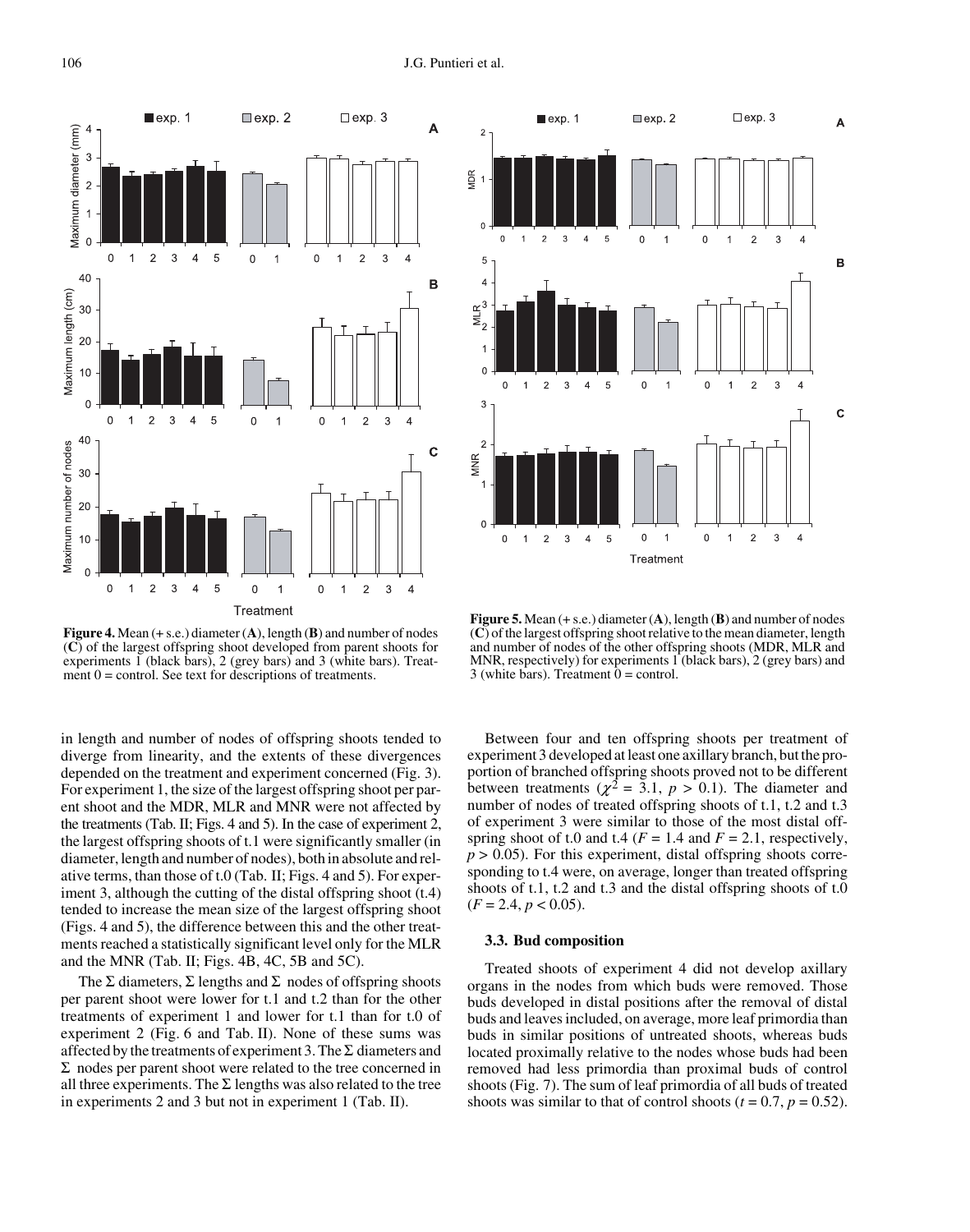

**Figure 6.** Mean (+ s.e.) sum of diameters (**A**), lengths (**B**) and numbers of nodes (**C**) of offspring shoots developed from parent shoots of experiments 1 (black bars), 2 (grey bars) and 3 (white bars). Treatment  $0 =$  control.

## **4. DISCUSSION**

## **4.1. Resilience to damage of** *N. dombeyi* **branching systems**

In *N. dombeyi* trees, like in many other tree species, the branching system consisting of a parent shoot extended in one year and a cohort of offspring shoots extended a year later is characterized by a gradient of increasing offspring shoot size towards the distal end of the parent shoot [42, 45, 46]. At least for the main branches of young *N. dombeyi* trees, this gradient seems to be resilient to traumatic factors acting either on the distal portion of a parent shoot before the extension of its offspring shoots (experiments 1 and 2) or on the offspring shoots themselves during their extension (experiment 3). Therefore, it could be proposed that, whatever the physiological bases of size differences among offspring shoots, they are not under the exclusive control of the distal end of their parent shoot.

The activation of dormant proventitious buds and the development of adventitious buds, cited as usual responses to damage for other species [3, 7, 11, 18, 19, 40], were not detected in any of the experiments of the present study. Shoots of *Nothofagus* spp. have tiny axillary buds close to their proximal end. These proventitious buds do not develop into shoots one year after their inception, unlike more distal axillary buds. Some studies have proposed that these proximal buds might form a



**Figure 7.** Mean (+ s.e.) number of nodes of buds in seven shoots for which bud removal was applied (black circles) and number of nodes of buds of 11 control shoots (white triangles) of the same tree. The portion of treated shoots from which buds were removed is indicated with a line.

"bud bank" able to regenerate the branching system after a major damage to their parent shoot [42, 44, 51]. According to the present study, this would not be the case when damage involves the distal nodes of *N. dombeyi* shoots, since none of the treatments applied here affected the position of the most proximal branches on shoots. On the other hand, some kinds of traumas acting on a parent shoot at specific periods of the year caused the sum of the sizes of all its branches and/or size differences between distal and proximal branches to be lower than those observed for non-traumatised parent shoots.

## **4.2. Damage to growing shoots**

The size of offspring shoots developed from a parent shoot is controlled at several stages [54], the first of which is the differentiation of organs in the buds from which the offspring shoots would eventually develop (i.e. preformation). The physiological processes underlying differences in preformation among buds are not well understood, although competition for resources and hormonal interactions seem to be involved [9, 10]. The experimental removal of axillary buds differentiating at the distal nodes of an extending parent shoot did not affect the final length and number of nodes of this shoot or the total number of organs differentiated in its buds at the end of its growth period (experiment 4). In other words, the loss of primordial organs due to exogenous factors was compensated by the development of more primordia in other buds. The positive effect of bud clipping on the preformation of distal buds and its negative effect on the preformation of proximal buds would cause an increase in the gradient of the number of preformed leaves between distal and proximal branches eventually developed from the damaged shoot. This result should be regarded with caution considering the significant tree effect detected in most comparisons of experiments 1, 2 and 3 (Tab. II) and the fact that buds of a single tree were dissected. A more extensive application of bud-removal treatments at different stages of bud differentiation and parent shoot growth may contribute to our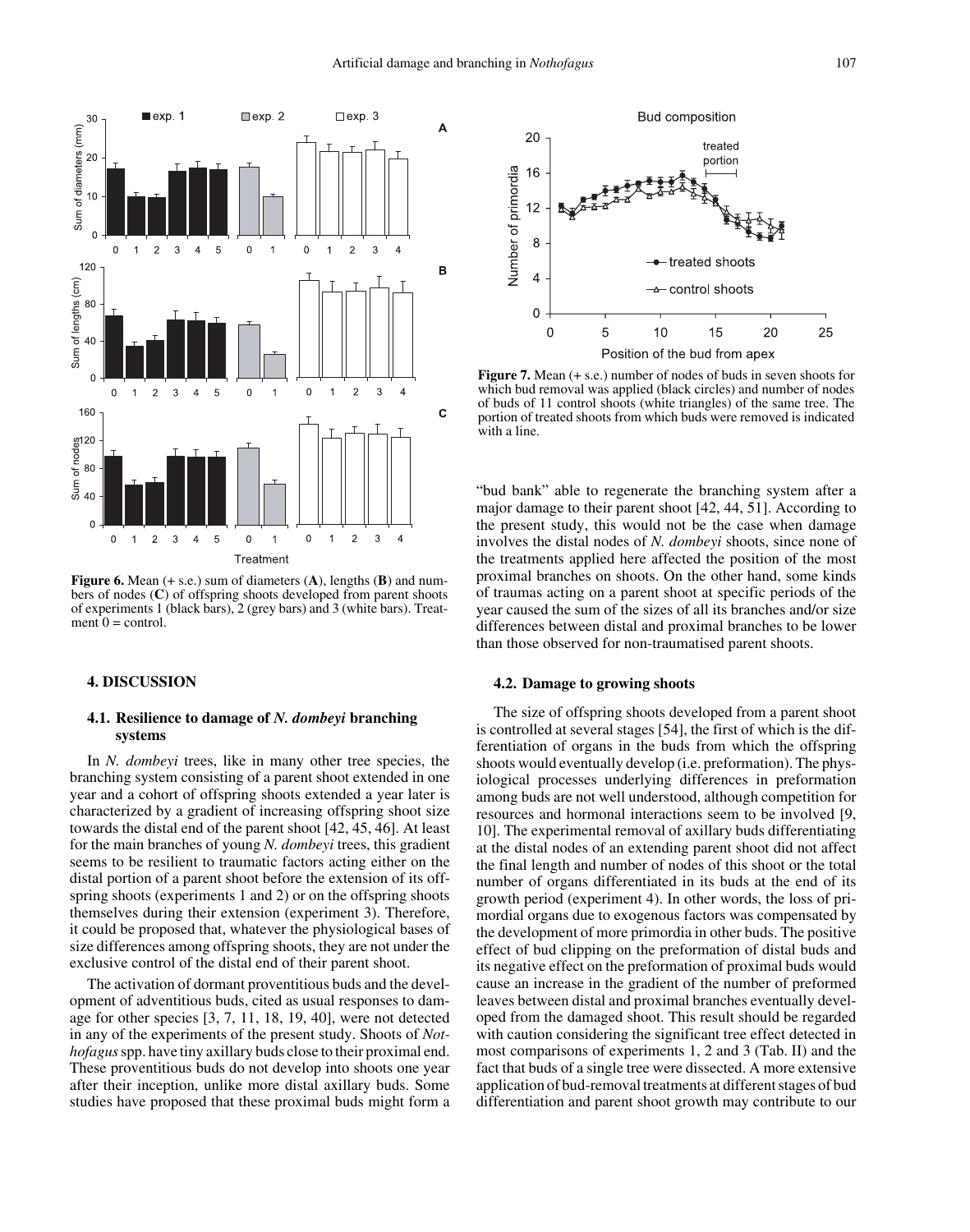knowledge about the rules of preformation distribution among buds on the same parent shoot.

Neither of the treatments applied at the peak of offspring shoot growth altered the sums of diameters, lengths and numbers of nodes of all offspring shoots derived from the same parent shoot (compared to similar sums for control shoots), which indicates that the damage to a growing offspring shoot in *N. dombeyi* is fully compensated at the level of the parent shoot. On the other hand, clipping a complete distal offspring shoot at the peak of its extension period increased the length and number of nodes of another distal offspring shoot on the same parent shoot (experiment 3, treatment 4). As a consequence, this trauma, unlike less extensive ones applied in other treatments of the same experiment, increased the differences in length and number of nodes between the largest offspring shoot and the corresponding mean for all other offspring shoots relative to those of control parent shoots. This implies that the largest, most distal offspring shoot restricts the growth of more proximal shoots whether it is undamaged or partially-damaged; only a severe damage of the distal shoot allows one of the nearby shoots to grow longer (but not thicker) and with more nodes. The re-direction of resources to the development of the released shoot, might be involved, as shown for other woody plants [2, 27, 48, 54].

The increased growth of a distal shoot after the destruction of a nearby shoot at the peak of its growth may be a consequence of the capacity of vigorous *N. dombeyi* shoots to develop neoformed organs after the extension of those organs preformed in the bud from which the shoot derived [39, 40]. Primary shoot growth by neoformation may be a relevant mechanism allowing plants to acclimate to environmental conditions of unpredictable occurrence [15, 39]. Neoformation would increase the length and number of nodes of shoots close to a damaged shoot. However, their basal diameter would not be affected, as the tissues involved in stem thickening (before secondary growth takes place) would complete their growth during the expansion of preformed organs, irrespective of neoformation production. As a result, severe damage to a growing shoot would cause undamaged nearby shoots to develop disproportionately more in length and number of nodes than in stem thickness, which may have consequences on the released shoot's responses to bending stresses from self-weight or wind [55].

Leaf removal in *Quercus robur* and *Q. petraea* (Fagaceae family) during the shoot extension period stimulated the further growth of the shoot through the development of a second flush of growth from the terminal bud [7, 11]. Leaf removal from growing shoots of *N. dombeyi* did not increase the development of the treated shoots, which would indicate that the correlative inhibition exerted by leaves on terminal and axillary buds is not to be regarded as a general mechanism regulating axis growth. The different responses found on *Quercus* spp. as compared to those reported here for *N. dombeyi* might relate to the degree of specificity in the response of trees to leaf damage or be due to ontogenetic differences, since the studies on *Quercus* concerned seedlings and the present study dealt with older trees.

## **4.3. Damage at bud-break**

The artificial clipping of the distal end of a parent shoot by the time of breaking of its buds (experiment 2) affected negatively both the sums of the sizes of all offspring shoots developed and the size of the largest offspring shoot relative to that of other offspring shoots (Figs. 4 and 5). The most distal offspring shoots developed after the damage reached mean lengths and numbers of nodes slightly higher than those they would have reached had no damage occurred (compare with the mean length and number of nodes of offspring shoots in position 5 on control parent shoots, Fig. 3B), which may be interpreted as a partial compensation. No response in terms of stem diameter was detected. For *N. dombeyi*, the most distal branches at the beginning of their extension would exert only a minor effect on the size gradients of branches on a common parent shoot, in contrast with the results of studies on other species [9, 52].

## **4.4. Damage at dormancy**

The interpretation of the results of artificial damage caused during winter dormancy (experiment 1) is complicated by the number of treatments applied and the degree of variation in the responses of shoots to each treatment. Clipping the four most distal buds or the whole distal end of the parent shoots selected for this study (treatments 1 and 2) resulted, after a spring-summer growth period, in sums of diameters, lengths and numbers of nodes of offspring shoots lower than those corresponding to parent shoots treated otherwise. A partial compensation was detected for parent shoots deprived of distal buds, as the distal offspring shoots developed from these shoots were longer and had more nodes than those developed in equivalent positions (i.e. from position 5 to the parent shoot's proximal end; Fig. 3A) by other parent shoots. The fact that a similar response was not observed in parent shoots whose distal buds and leaves had been removed suggests that leaves devoid of axillary bud may favour the development of offspring shoots arising from immediately more proximal nodes, perhaps by supplying them with resources or hormones [17]. A recent study indicates that leaf senescence in *N. dombeyi* implies the resorption of about half of the nitrogen content from leaves [16]. The removal of distal buds in this species might induce the senescence of their subtending leaves, thus increasing resource availability of nearby growing shoots. An alternative, but not exclusive, explanation could be that leaves devoid of axillary bud may contribute to the strength of the shoot as a resource sink and favour, as a consequence, the development of its branches. The results for the girdling treatment indicate that phloem-transported hormones would not be implicated in the size differences among offspring shoots. The winter removal of shoots close to the parent shoot did not affect the size and size gradient of its offspring shoots, which argues against the idea of competition for resources with neighbour shoots as a determinant of the branching pattern of a shoot [54].

## **4.5. Conclusions**

A number of studies have emphasized the role of endogenous rules in the architecture of plants while recognising the effects of exogenous factors in the expression of these rules [1, 6, 20, 21, 37]. The series of experiments presented here indicate that some of the architectural features of a species might be more resilient to traumatic factors than others. For instance, the position of branches and the distal-to-proximal decreasing gradient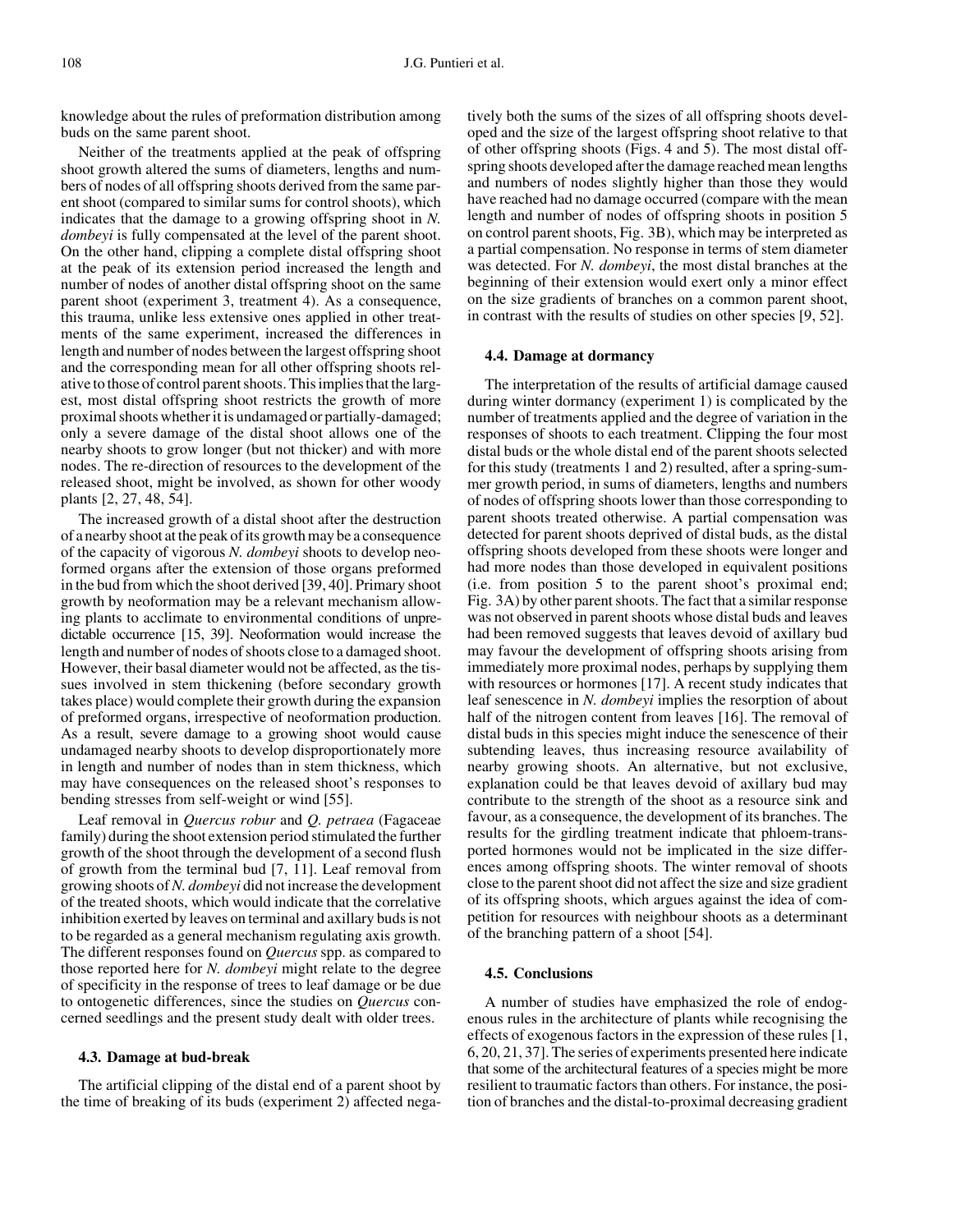of branch size found along most shoots of *N. dombeyi* exhibit high degrees of resilience to localised damage. On the other hand, compensatory responses to damage occurring during the extension period may increase size differences between proximal and distal branches on a parent shoot. These differences may arise either from damage to axillary buds and its effect on the preformation of nearby buds, or from severe damage to a distal branch and its effect on the growth of a nearby branch. It may be concluded from this study that the ratio between the size of the largest branch and the mean size of the other branches on a particular shoot of *N. dombeyi* depends on a number of factors such as the type of axis of the tree [45], the individual tree concerned, the kind of trauma affecting the shoot and the time of the year in which the trauma is caused.

Studying the effects of herbivory on woody plants through short-term studies on relatively small axis portions (i.e. shoots) has been considered unsuitable due to the slow responses to herbivory exhibited by woody plants [24]. However, morphological responses may be detected by selecting experimental units on architectural grounds.

**Acknowledgements:** A. Passo, S. Ghirardi, N. Seoane and P. de Brito provided useful support in fieldwork and the *Administración de Parques Nacionales*, Argentina, allowed work within the Nahuel Huapi National Park. We are indebted to D. Barthélémy and P. Heuret whose comments and suggestions contributed significantly to improve the manuscript. This study was supported by *Universidad Nacional del Comahue* (Project B096) and *CONICET* (PEI 0800/99), Argentina.

## **REFERENCES**

- [1] Barthélémy D., Caraglio Y., Costes E., Architecture, gradients morphogénétiques et âge physiologique chez les végétaux, in: Bouchon J., de Reffye P., Barthélémy D. (Eds.), Modélisation et simulation de l'architecture des plantes, INRA Editions, Science Update, Paris, 1997, pp. 89–136.
- [2] Bergström R., Danell K., Effects of simulated winter browsing by moose on morphology and biomass of two birch species, J. Ecol. 75 (1987) 533–544.
- [3] Bossdorf O., Schröder S., Prati D., Auge H., Palatability and tolerance to simulated herbivory in native and introduced populations of *Alliaria petiolata* (Brassicaceae), Am. J. Bot. 91 (2004) 856–862.
- [4] Brown C.L., McAlpine R.G., Kormanik P.P., Apical dominance and form in woody plants: a reappraisal, Am. J. Bot. 54 (1967) 153– 162.
- [5] Buck-Sorlin G.H., Bell A.D., Models of crown architecture in *Quercus petraea* and *Q. robur*: shoot lengths and bud numbers, Forestry 73 (2000) 1–19.
- [6] Caraglio Y., Barthélémy D., Revue critique des termes relatifs à la croissance et à la ramification des tiges des végétaux vasculaires, in: Bouchon J., de Reffye P., Barthélémy D. (Eds.), Modélisation et simulation de l'architecture des plantes, INRA Editions, Science Update, Paris, 1997, pp. 11–87.
- [7] Chaar H., Colin F., Leborgne G., Artificial defoliation, decapitation of the terminal bud, and removal of the apical tip of the shoot in sessile oak seedlings and consequences on subsequent growth, Can. J. For. Res. 27 (1997) 1614–1621.
- [8] Chamberlin E.A., Aarsen L.W., The cost of apical dominance in white pine (*Pinus strobus* L.): growth in multi-stemmed versus single-stemmed trees, Bull. Torrey Bot. Club 123 (1996) 268–272.
- [9] Champagnat P., Formation of the trunk in woody plants, in: Tomlinson P.B., Zimmerman H. (Eds.), Tropical trees as living systems, Cambridge Univ. Press, New York, 1976, pp. 401–422.
- [10] Champagnat P., Rest and activity in vegetative buds of trees, Ann. Sci. For. 46 (1989) 9–26.
- [11] Collin P., Badot P.-M., Millet B., Croissance rythmique et développement du chêne rouge d'Amérique, *Quercus rubra* L., cultivé en conditions contrôlées, Ann. Sci. For. 53 (1996) 1059–1069.
- [12] Conti H.A., Características climáticas de la Patagonia, in: Correa M.N. (Ed.), Flora Patagónica VIII (I), INTA, Buenos Aires, 1998, pp. 31–47.
- [13] Cornelissen J.H.C., Growth, morphology and leaf characteristics after simulated herbivory in Chinese subtropical evergreen saplings, Ecol. Res. 8 (1993) 143–150.
- [14] Costes E., Reffye P. de, Lichou J., Guédon Y., Audubert A., Jay M., Stochastic modelling of apricot growth units and branching, Acta Hortic. 313 (1992) 89–98.
- [15] Davidson C.G., Remphrey W.R., Shoot neoformation in clones of *Fraxinus pennsylvanica* in relation to genotype, site and pruning treatments, Trees 8 (1994) 205–212.
- [16] Diehl P., Mazzarino M.J., Funes F., Fontenla S., Gobbi M., Ferrari J., Nutrient conservation strategies in native Andean-Patagonian forests, J. Veg. Sci. 14 (2003) 63–70.
- [17] Eckstein R.L., Karlsson P.S., Weih M., Leaf life span and nutrient resorption as determinants of plant nutrient conservation in temperate-arctic regions, New Phytol. 143 (1999) 177–189.
- [18] Fink S., The occurrence of adventitious and proventitious buds within the bark of some temperate and tropical trees, Am. J. Bot. 70 (1983) 532–542.
- [19] Frey B.R., Lieffers V.J., Landhäusser S.M., Comeau P.G., Greenway K.J., An analysis of sucker regeneration of trembling aspen, Can. J. For. Res. 33 (2003) 1169–1179.
- [20] Hallé F., Oldeman R.A.A., Essai sur l'architecture et la dynamique de croissance des arbres tropicaux, Masson, Paris, 1970.
- [21] Hallé F., Oldeman R.A.A., Tomlinson P., Tropical trees and forests. An architectural analysis, Springer-Verlag, Berlin, 1978.
- [22] Hatta H., Honda H., Fisher J.B., Branching principles governing the architecture of *Cornus kousa* (Cornaceae), Ann. Bot. 84 (1999) 183–193.
- [23] Haukioja E., The influence of grazing on the evolution, morphology and physiology of plants as modular organisms, Phil. Trans. R. Soc. Lond. B 333 (1991) 241–247.
- [24] Haukioja E., Koricheva J., Tolerance to herbivory in woody vs. herbaceous plants, Evol. Ecol. 14 (2000) 551–562.
- [25] Haukioja E., Ruohomäki K., Senn J., Suomela J., Walls M., Consequences of herbivory in the mountain birch (*Betula pubescens* ssp. *tortuosa*): importance of the functional organization of the tree, Oecologia 82 (1990) 238–247.
- [26] Heuret P., Barthélémy D., Nicolini E., Atger C., Analyse des composantes de la croissance en hauteur et de la formation du tronc chez le chêne sessile, *Quercus petraea* (Matt.) Liebl. (Fagaceae) en sylviculture dynamique, Can. J. Bot. 78 (2000) 361–373.
- [27] Hjältén J., Danell K., Ericson L., Effects of simulated herbivory and intraspecific competition on the compensatory ability of birches, Ecology 74 (1993) 1136–1142.
- [28] Honda H., Hatta H., Fisher J.B., Branch geometry in *Cornus kousa* (Cornaceae): computer simulations, Am. J. Bot. 84 (1997) 745–755.
- [29] Horn H.S., The adaptive geometry of trees, Princeton University Press, Princeton, 1971.
- [30] Loewe V., Toral M., Camelio M.E., López C., Monografía de coigüe, *Nothofagus dombeyi*, INFOR, CONAF, Santiago de Chile, 1997.